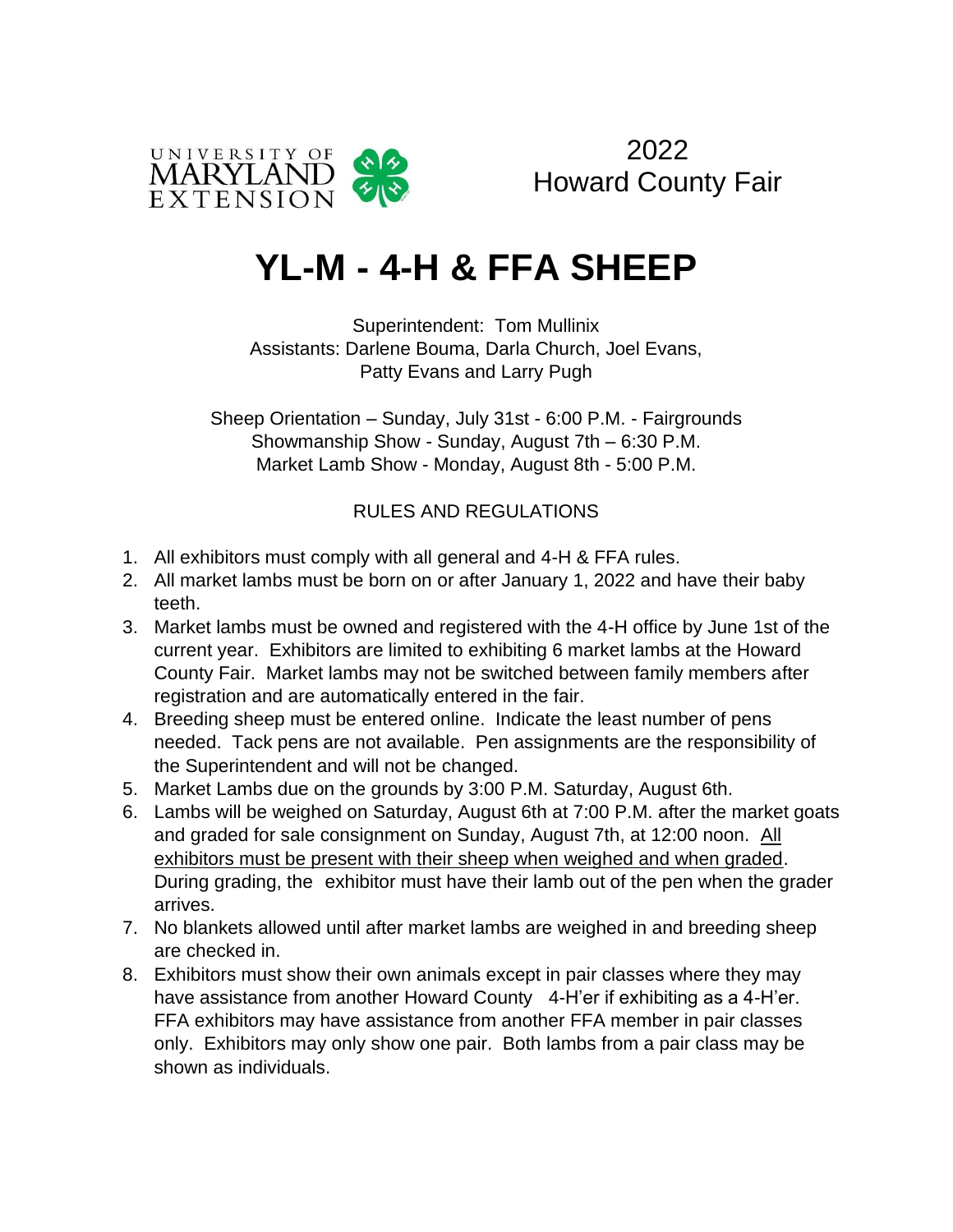# **YL-M - 4-H & FFA SHEEP – Cont.**

- 9. Exhibitor must use their own sheep for showmanship. Market or Breeding animals may be used in Showmanship Classes
- 10. **All market lambs must be completely slick shorn to the hock prior to arrival on the grounds.** Sheared within 1 week of the start of fair. No butt wool allowed. No artificial coloring is allowed. Lambs not meeting these criteria will not be weighed and will be disqualified from the show. Lambs must be dry at weigh-in.
- 11. Market lambs will be shown by weight. Exhibitors are limited to no more than 2 lambs in the same weight class. Only ewe and wether lambs may be shown in the market classes.
- 12. Market lambs shown in the 4-H & FFA Market Lamb Show cannot be shown in the Open Class Commercial Breeding Show.
- 13. All wether lambs must be completely healed. Wether lambs showing signs of testicle presence, unhealed scrotum, or other stag characteristics will be disqualified from the show. Ewe lambs shown in breeding classes are not eligible to be shown in market classes. Prolapsed animals will be sent home. Animals with Foot Rot, Sore Mouth, and/or lamb fungus will be sent home.
- 14. All animals must be washed prior to showing.
- 15. Sheep exhibits may not be removed from the sheep barn during the fair without the superintendent's permission.
- 16. Shavings or straw are permitted. Bedding material must be supplied by the exhibitor. Pens shall be clean and maintained in healthful conditions for the sheep. All pens must be cleaned upon removal of animals from fairgrounds or premium money will be forfeited.
- 17. Aisles are to be kept clear at all times. Feed, trimming stands, etc. must be in the designated areas. After trimming, feeding, or handling animals, aisles must be swept. No fans allowed in aisles!
- 18. Clean water in adequate quantity must be available at all times.
- 19. All sheep shall be handled and cared for with good shepherding skills. Practices that may be interpreted as inhumane will not be tolerated. Abusers will be immediately disqualified from the show. Ramping and Icing are not allowed. No forcing of fluids/food unless under veterinary supervision.
- 20. Pair entries and bred and owned entries must be completed and turned in at weighin on the designated sheet. Bred and owned animals must come from a female owned by the exhibitor prior to breeding and under direct care of the 4-H'er. 4-H'er must be registered in the sheep breeding project. Breeding sheep projects are subject to verification at any time throughout the year. Family owned or farm owned does not qualify. Sign up at weigh-in. One entry per exhibitor.
- 21. **Market lambs must gain .35 pounds per day from county ID weigh-in to fair weigh-in**.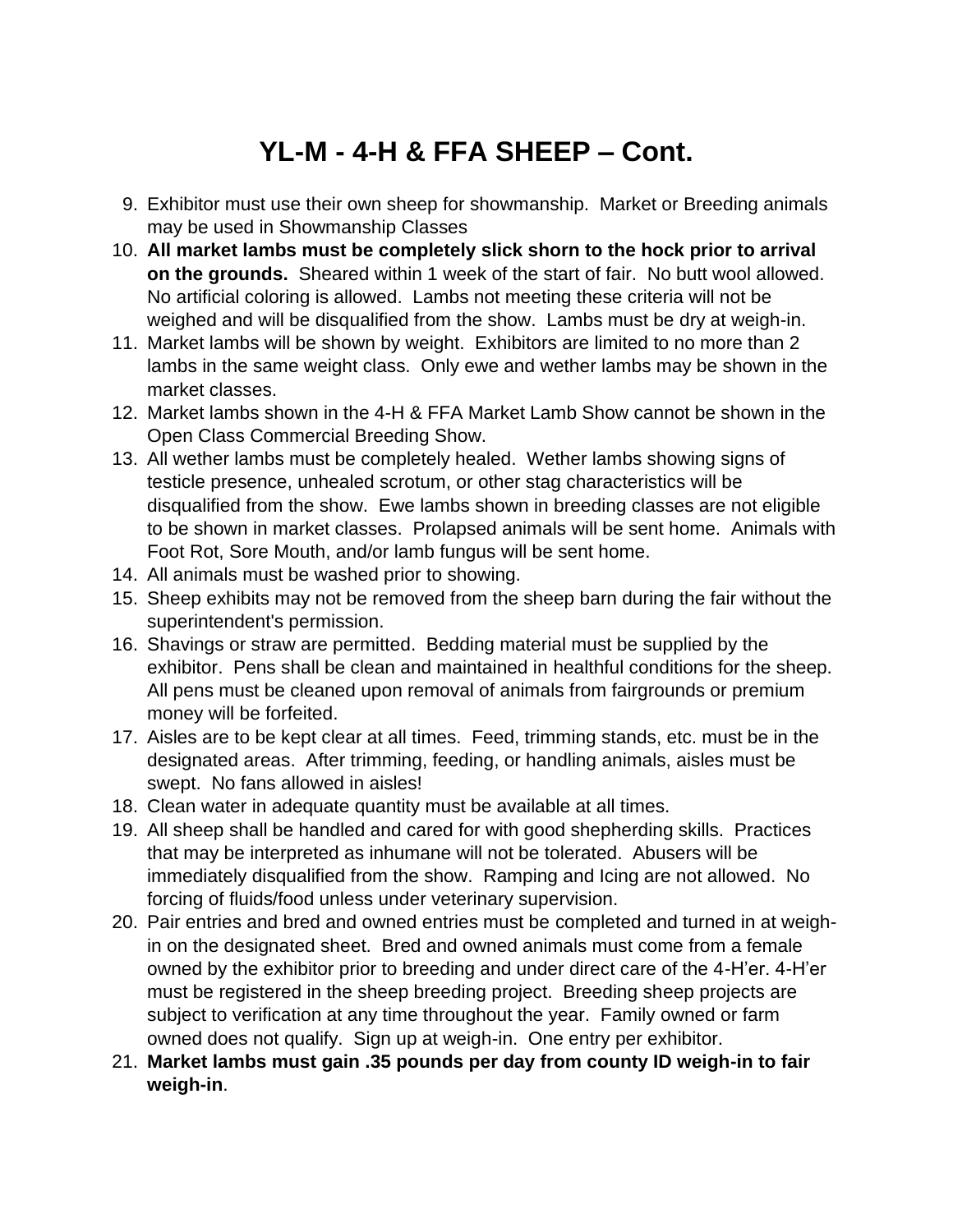## **YL-M - 4-H & FFA SHEEP – Cont.**

- 22. Market lambs that do not make minimum Rate-of-Gain (.35 pounds per day) will be eligible to exhibit only in the Market Exhibition class. Market Exhibition classes will be conducted at the start of the Market Lamb Show. Lambs in the Market Exhibition classes are not eligible to compete in Champion classes and are not eligible for the 4-H Livestock Sale.
- 23. Exhibitor is responsible for bringing the correct animal to class. Incorrect animals and Exhibitor will be excused from incorrect class. Premiums will be forfeited.
- 24. Rate of Gain ties will be broken on the animal with the lower starting weight.
- 25. The Maryland 4-H Tail Docking policy will be in effect for all sheep as indicated in the policy.
- 26. There will be no coaching of any kind of an exhibitor while in a class. This is grounds for dismissal from the class.

**4-H Special Awards sponsored by:** The Boswell Family, Lauren Bresnock, Jamie Bullock, The Clark Family - Jimmie, Eileen, Tim, Dayton 4-H Club, The Evans Family, Mr. & Mrs. Richard Hodiak, Howard County Beef Club, The Hartner Family, Barbara Larimore & Priscilla Savage Memorial, Maryland Sheep Breeders Assn, The Moore Family, Mullinix Bus Service, Ed & Jenny Mullinix, The Tom Mullinix Family, Mullinix Veterinary Hospital, In Memory of Cody Porter, Steve and Pam Roth, Elyse and Kinsley Schafer, Jamie Schwartz, Mr. & Mrs. Donald B Sealing, II, Southern States Coop Mt Airy, The Vaughn Turner Family - Jennifer Turner Memorial, Triple B Angus Farm - The Bly Family, The Troppman Family, Adam Willie and West Friendship 4-H Club.

#### **PREMIUMS:**

| Classes 1-6   | 20 18 16 14 12 10 Rest of the class                                  |
|---------------|----------------------------------------------------------------------|
| Classes 7-8   | <b>RIBBON</b>                                                        |
| Classes 9-12  | 20 18 16 14 12 10 Rest of class                                      |
| Classes 13-14 | <b>RIBBON</b>                                                        |
| Classes 15-18 | 20 18 16 14 12 10 9 8 7 6 5 Rest of class                            |
| Classes 19-21 | <b>RIBBON</b>                                                        |
| Class 22      | 7 participation                                                      |
| Classes 23-25 | 16 15 14 13 12 11 10 9 8 7                                           |
| Classes 26-27 | <b>RIBBON</b>                                                        |
| Classes 28-30 | 16 15 14 13 12                                                       |
| Classes 31-43 | 16 15 14 13 12 11 10 9 8 7 Rest of class                             |
| Classes 44-47 | <b>RIBBON &amp; BANNER</b>                                           |
| Class 48      | 19 17 15 13 11 9<br>$\overline{7}$<br>25 23 21<br>6<br>32<br>-5<br>4 |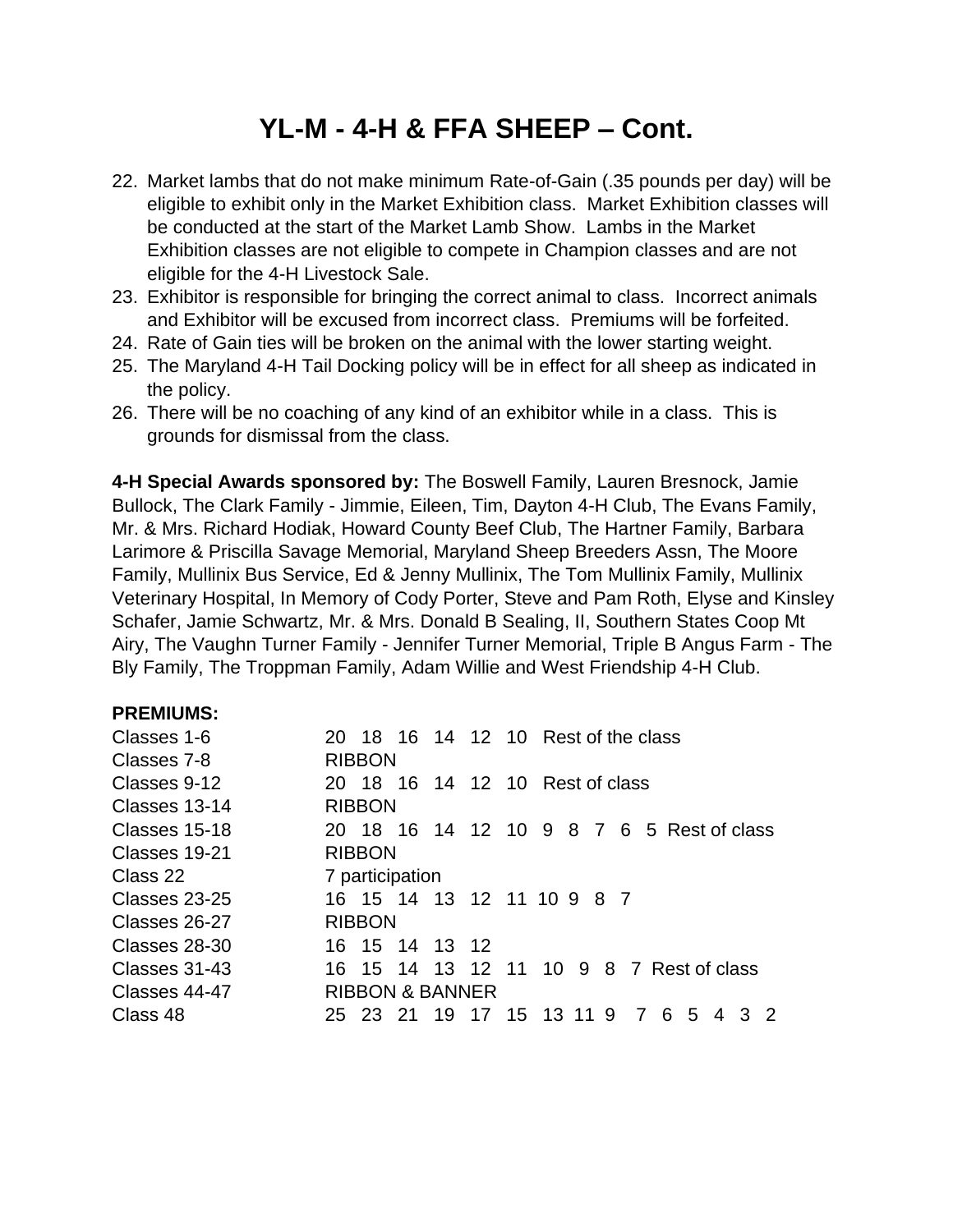## **YL-M - 4-H & FFA SHEEP – Cont.**

#### **CLASSES:**

- 1. Showmanship, Senior 18
- 2. Showmanship, Senior 17
- 3. Showmanship, Senior 16
- 4. Showmanship, Senior 15
- 5. Showmanship, Senior 14
- 6 Showmanship, First Year Senior
- 7. Senior Champion Showman
- 8. Reserve Senior Champion Showman
- 9. Showmanship, Intermediate 13
- 10. Showmanship, Intermediate 12
- 11. Showmanship, Intermediate 11
- 12. Showmanship, First Year Intermediate
- 13. Intermediate Champion Showman
- 14. Reserve Intermediate Champion Showman
- 15. Showmanship, Junior 10
- 16. Showmanship, Junior 9
- 17. Showmanship, Junior 8
- 18. Showmanship, First Year Junior (9 and 10 year olds)
- 19. Junior Champion Showman
- 20. Reserve Junior Champion Showman
- 21. Grand Champion Showman
- 22. Market Exhibition Class
- 23-25 Bred and Owned Market lamb, bred, raised by exhibitor, Junior, Intermediate, and Senior Division. One market lamb per exhibitor. Participants must be enrolled in the breeding sheep project.
- 26. Champion Bred and Owned Lamb
- 27. Reserve Champion Bred and Owned Lamb
- 28-30. Market Lamb Pairs will be broken into 3 even classes.
- 31-43. Market Lambs Individual Market Lambs will be broken into 13 weight classes. An exhibitor having three lambs falling in one class may move up to the next weight class but not down to a lower weight class. There will be 3 individual market divisions with a champion and reserve champion selected in each division. The 3 division champions will compete for Grand Champion.
- 44. Grand Champion Pair Market Lambs
- 45. Reserve Grand Champion Pair Market Lambs.
- 46. Grand Champion Individual Market Lamb
- 47. Reserve Grand Champion Individual Market Lamb
- 48. Rate-of-Gain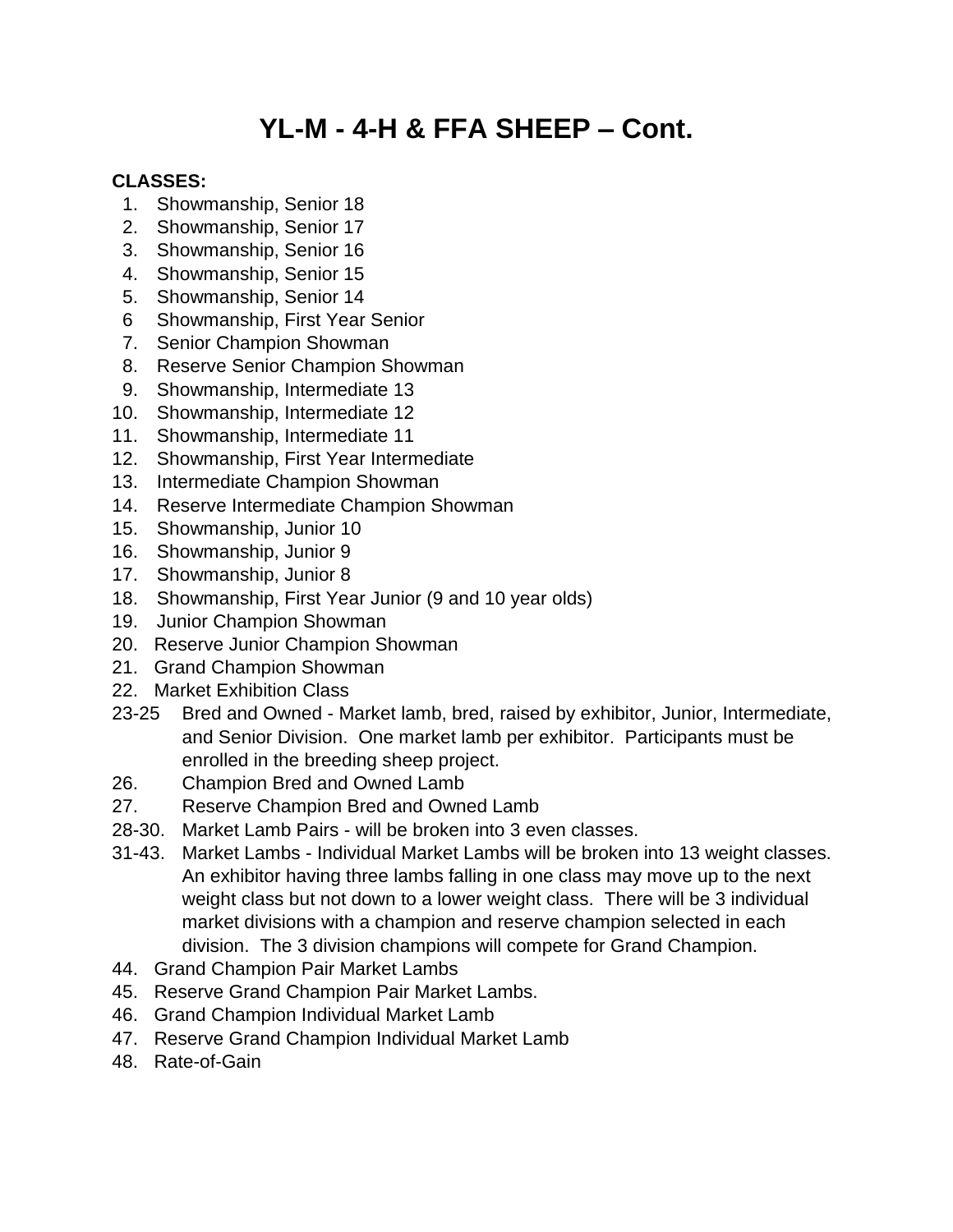### **YL-N - 4-H & FFA BREEDING SHEEP**

Commercial Meat - Wednesday, August 10th - 11:30 A.M. Hand Spinners Show - Wednesday, August 10th - 8:30 A.M. Meat Breeds Show - Thursday and Friday, August 11th & 12th – 8:30 A.M.

- 1. All exhibitors must comply with all general rules.
- 2. All breeding sheep must be the bonafide property of the exhibitor and must have been owned by and registered in the name of the individual owner by **July 1st** of the current year. Bill of sale is not acceptable. Registration papers and ear identification of animals will be checked by the Superintendent on Monday for commercial and wool sheep in the "overhang" between the show ring and the swine barn. All other breeding sheep papers must be checked in by 4:00 P.M. on Tuesday, August 9th. Joint ownership will not be allowed. Ear tags must be in all sheep on arrival. Wool Sheep must be registered with breed association or tagged with a Maryland 4-H ID tag by July 1.
- 3. Exhibitors are permitted to make only 2 entries in each breeding sheep class. Include ear tag and registration number on entry blank. Exhibitors will be permitted to substitute one breeding animal, either in the same class or in a different class.
- 4. During the breeding show the exhibitor must wear a 4-H/FFA uniform. A leg setter/helper is optional to be in 4-H/FFA uniform.
- 5. No artificial coloring may be used on any part of the animal regardless of class.
- 6. Breeding animals must be shown in the proper age category. Lambs may not be moved up.
- 7. Sheep entered in the colored wool classes must have at least 35% colored fleece. No white sheep. Sheep will be judged 60% for hand spinning quality and 40% for body conformation and soundness. Dung locks are to be trimmed. Registration papers required.
- 8. Shavings or straw are permitted. Bedding material must be supplied by the exhibitor. All pens must be cleaned upon removal of animals from fairgrounds or premium money will be forfeited.
- 9. Senior lambs born September 1 to December 31, Junior lambs fall in 2 classes Early January 1 to February 15; Late after February 16.
- 10. 4-H/FFA Breeding sheep will show with the open breeding sheep. Dual premiums will be paid.
- 11. Commercial Breeding Sheep must be tagged with a Maryland 4-H Tag and have a Maryland 4-H Livestock Registration form completed and on file by July 1st.
- 12. Commercial sheep must be completely slick shorn or they will not be eligible to show.
- 13. The Meat Breed divisions will be determined depending on the number of each breed entered. They will remain as stated below, unless one breed has less than 10 entries and another breed has more than 10 entries. The Show Schedule will be posted by Monday, August 8th at 7:00 P.M.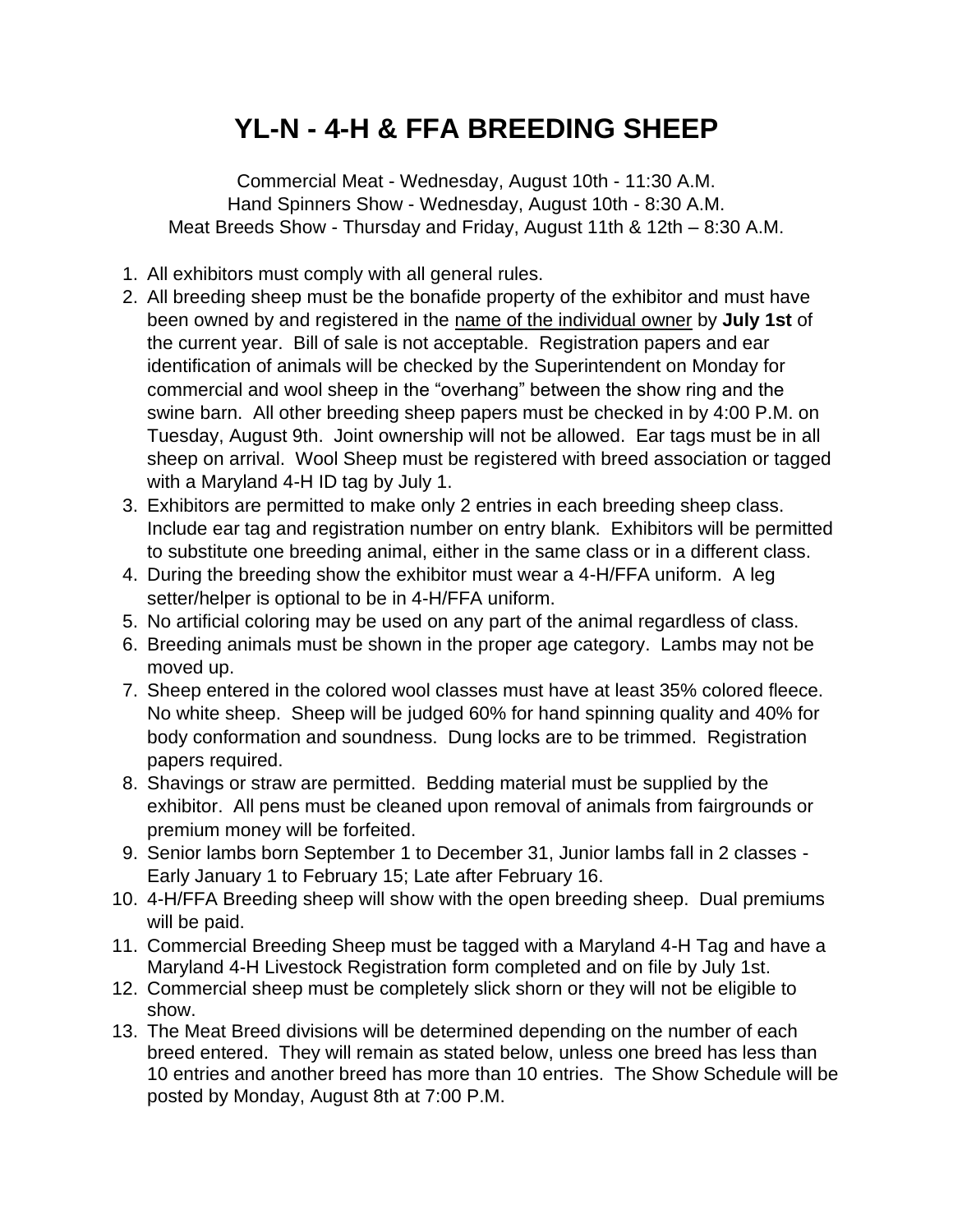### **YL-N - 4-H & FFA BREEDING SHEEP – Cont.**

DIVISIONS: 01-White Wool 04-Hampshire 07-Montadale 02-Natural Colored 05-Shropshire 08-Katahdin 03-Suffolk 06-Dorset 09-Other Breeds 10-Commercial

**4-H Special Awards sponsored by:** Down Hollow Farm, Howard County 4-H All Stars, Larry Pugh, Howard County EAC, Larry Pugh, Mike and Jandell Haines, Mullinix Veterinary Hospital, The Michalski Family, The Moore Family and West Friendship 4-H Club.

PREMIUMS:

Classes 7, 8, 18, 19, 26-29 RIBBON Classes 1-6, 9-17, 20-25 16.00 15.00 14.00 13.00 12.00 11.00 9.00 8.00 7.00 7.00

- 1. Ram Yearling 1 year and under 2 years
- 2. Ram Senior Lamb
- 3. Pair Senior Ram Lambs
- 4. Ram Early Junior Lamb
- 5. Ram Late Lamb
- 6. Ram Pair of Lambs
- 7. Champion Ram
- 8. Reserve Champion Ram
- 9. Ewe Aged
- 10. Ewe Yearling 1 year and under 2 years
- 11. Ewe Pair of Yearlings
- 12. Pair Yearlings, Both Sexes
- 13. Ewe Senior Lamb
- 14. Pair Senior Ewe Lambs
- 15. Ewe Early Junior Lamb
- 16. Ewe Late Lamb
- 17. Ewe Pair of Junior Lambs
- 18. Champion Ewe
- 19. Reserve Champion Ewe
- 20. Lambs Pair Both Sexes
- 21. Lambs Twins
- 22. Lambs Pen of 4, Either Sex
- 23. Young Flock 1 ram lamb and 2 ewe lambs
- 24. Get of Sire
- 25. Flock (1 ram under 2 years, 1 age ewe or yearling ewe, and 1 ewe lamb)
- 26. Supreme Champion 4-H Wool Breed Ewe